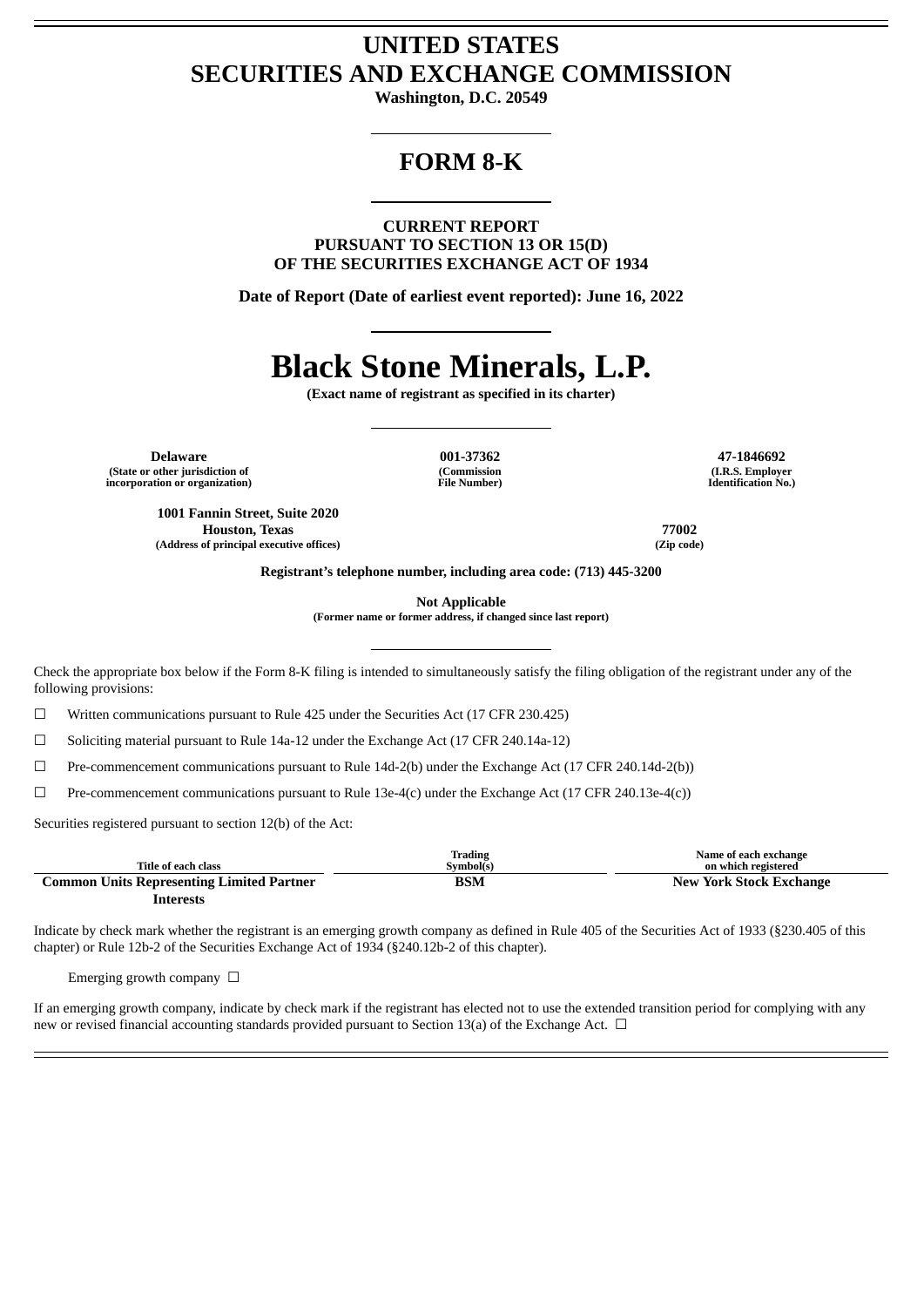#### **Item 5.07. Submission of Matters to a Vote of Security Holders.**

Black Stone Minerals, L.P. (the "Partnership") held its 2022 annual meeting of limited partners (the "Annual Meeting") on June 16, 2022 via live webcast for the following purposes: (1) to elect directors to the Board of Directors of Black Stone Minerals GP, L.L.C., the Partnership's general partner (the "General Partner"), each to serve until the 2023 annual meeting of limited partners and thereafter until such director's successor shall have been duly elected and qualified, or until such director's earlier death, resignation, or removal, (2) to ratify the appointment of Ernst & Young LLP as the Partnership's independent registered public accounting firm for the year ending December 31, 2022, and (3) to approve, on a non-binding advisory basis, the compensation of the General Partner's named executive officers for the fiscal year ended December 31, 2021. Each of these items is more fully described in the Partnership's proxy statement filed with the Securities and Exchange Commission on May 2, 2022.

#### Proposal 1 – Election of Directors

Each of the ten nominees for director was duly elected by the Partnership's unitholders, with votes as follows:

| Nominee               | <b>Votes For</b> | <b>Votes Withheld</b> | <b>Broker Non-Vote</b> |
|-----------------------|------------------|-----------------------|------------------------|
| Carin M. Barth        | 113,427,672      | 813,643               | 47,646,783             |
| Thomas L. Carter, Jr. | 113,945,952      | 295,363               | 47,646,783             |
| D. Mark DeWalch       | 113,920,409      | 320,906               | 47,646,783             |
| Jerry V. Kyle, Jr.    | 113,475,147      | 766,168               | 47,646,783             |
| Michael C. Linn       | 109,917,296      | 4,324,019             | 47,646,783             |
| John H. Longmaid      | 113,446,337      | 794.978               | 47,646,783             |
| William N. Mathis     | 112,874,298      | 1,367,017             | 47,646,783             |
| William E. Randall    | 113,464,929      | 776,386               | 47,646,783             |
| Alexander D. Stuart   | 113,386,429      | 854,886               | 47,646,783             |
| Allison K. Thacker    | 113,984,522      | 256,793               | 47,646,783             |

## Proposal 2 – Ratification of Appointment of the Partnership's Independent Registered Public Accounting Firm

The appointment of Ernst & Young LLP as the Partnership's independent registered public accounting firm for the year ending December 31, 2022 was ratified by the Partnership's unitholders, with votes as follows:

| Votes For   | <b>Votes Against</b> | Votes Abstain | <b>Broker Non-Vote</b> |
|-------------|----------------------|---------------|------------------------|
| 161.668.694 | 121,778              | ,626<br>97    |                        |

#### Proposal 3 – Approval, on a Non-binding Advisory Basis, of the Compensation of the General Partner's Named Executive Officers

The compensation of the General Partner's named executive officers for the fiscal year ended December 31, 2021 was approved, on a non-binding advisory basis, by the Partnership's unitholders, with votes as follows:

| Votes For   | Votes Against | Votes Abstain | <b>Broker Non-Vote</b> |
|-------------|---------------|---------------|------------------------|
| 111,497,839 | 2,071,767     | 671.709       | 47,646,783             |